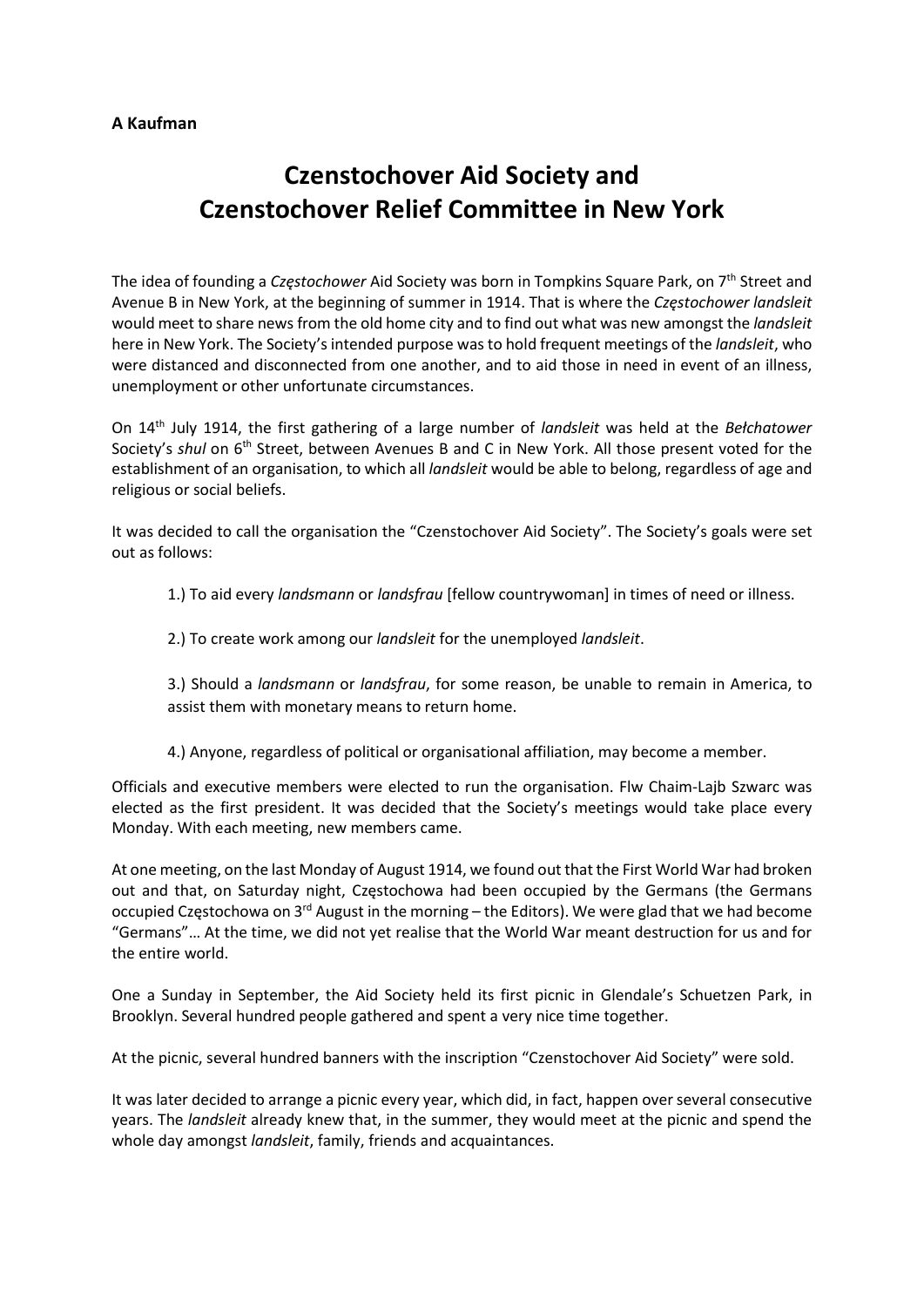In those years, the two landsleit, Symcha Kalka and Josef Kaufman, had their printing press at 154 Delancey Street, where many friends and acquaintances would meet. It was then that the news arrived, that Flw Alkona Chrobolovsky was in a POW camp in Austria. It was immediately decided to send him a few dollars and, once a reply arrived, to send more. In this manner, aid was sent several times.

The Aid Society became very popular among our *landsleit*. The Society supported every individual who was in need of assistance. After the First World War, the Society helped a few members, who could not stay here, to travel back home.

In 1915, the first ball was held on Avenue  $I^1$ , between  $4<sup>th</sup>$  and  $5<sup>th</sup>$  Streets in New York. Some 500 people came together. The ball was a success. In the second year, the ball was held at the Tammany Hall on 14<sup>th</sup> Street, then one of the finest venues in New York, where our balls were held in several consecutive years. Later, larger venues were needed. The balls were held in different hotels - more than a thousand people would attend the balls.

The balls became a tradition with the *landsleit*, just like the annual picnic.

With the proceeds of these undertakings, the Society at first supported the sick and poor [landsleit] in New York. Later, large sums were sent annually to Częstochowa.

To begin with, the aid money was sent to Częstochowa addressed to the Rabbi Reb Nachum Asz, for him to distribute the aid amongst the communal institutions, such as the aged care home, the Jewish Hospital, etc. as instructed. Shortly after the First World War, the Aid Society made contact with the workers' organisations that conducted aid activities amongst the workers and poor masses, such as the workers' kitchen, the kindergarten etc., and other general charitable institutions in Częstochowa, and sent the relief funds to them directly.

The members and activists of the Aid Society did not forget the Society at any opportunity when they got together. Thus, for instance, a large sum of money was raised, in 1917, at the wedding of Flw Josef Kaufman and Rachel Szaja.

The Society would often organise theatrical benefits. The members served on committees, visited the landsleit and sold theatre tickets. In general, the active members of the Aid Society, and subsequently of the Czenstochover Relief in New York, devoted much time and energy to the society's cause.

Every undertaking demanded great effort and work. They needed to visit the *landsleit*, clambering up the stairs to the 5<sup>th</sup> and 6<sup>th</sup> floor, and sometimes even higher. But no sacrifice was too difficult for the sacred cause of aid for the brothers and sisters in the old home.

At one of the Czenstochover Aid Society's theatrical functions, the popular speaker Joseph Barondess made an appearance and appealed to those present in the theatre to support the war victims in Częstochowa. His appeal made a strong impression, and several hundred dollars<sup>2</sup> were then raised.

After each undertaking, the Executive [Board] would gather at the home of one of the members and tally up the expenses and proceeds. The custom was that the member, at whose home the meeting was held, would arrange a fine meal for those assembled. Great sums of money would always be raised at these occasions, which complemented the profit derived from the function.

 $^1$  [TN: שוועניו איי in the original; as there are no 4th and 5th Streets in the vicinity of Avenue I, it is very likely that this is a misprint for 1st Avenue, which crosses the East  $4^{th}$  and  $5^{th}$  Streets in Manhattan.]

 $2$  [TN: The purchasing power of \$100 in 1917 was equivalent to over \$2,000 in 2021.]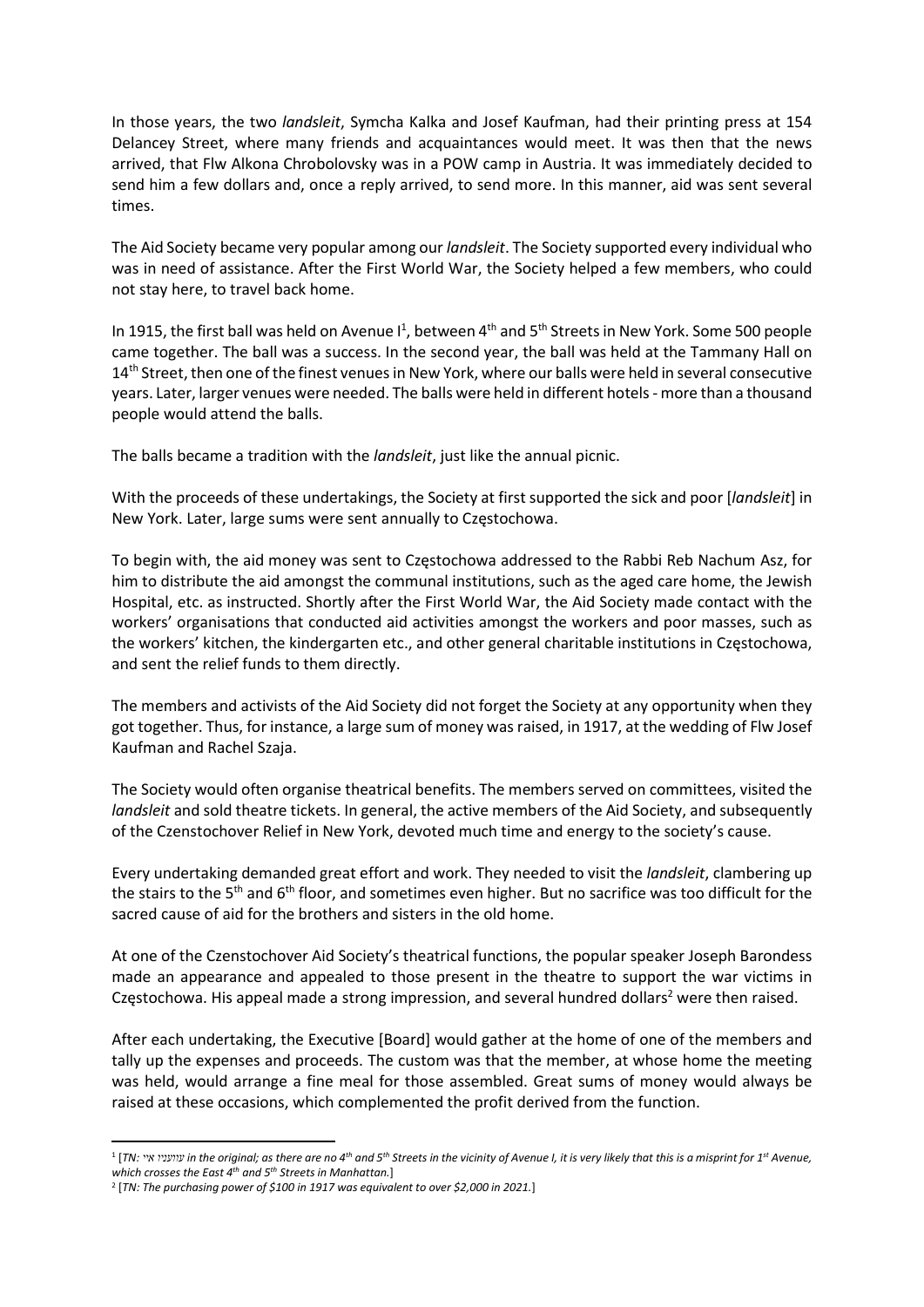In 1920, the writer of these lines was sent on a tour throughout America. He visited Chicago, Detroit, Toronto, Pittsburgh, Cleveland and Philadelphia, spending around three months in all these cities and, thus, raised several hundred dollars in aid for the war victims.

But the main income source of the Society, and later of the Relief, was [from] the annual balls - or rather from the brochure that was published for these occasions. In this brochure, the members and landsleit extended their congratulations, printed advertisements and also collected the like from amongst their non-Czestochower acquaintances. These brochures brought in hundreds and, often, thousands of dollars every year.

There were numerous landsleit who donated \$50 or more every year. Among them, Flw Jacob Rechnic stood out. He donated \$100 every year to the ball and, in addition, purchased \$25 worth of tickets.

Yet the need of our brethren in Częstochowa outgrew the Aid Society's work. The idea arose to pull the [other] existing Częstochower organisations in New York into the relief work. In the beginning, these consisted of the Częstochower Arbeiter-Ring Branch 261, the Czenstochauer Young Men's and the Częstochower Branch of the Jewish National Workers Alliance. The organisations agreed and chose their representatives. At one of the meetings between the Aid Society and the representatives of other Częstochower organisations in New York, the decision was made to change the name "Aid Society" to "Czenstochover Relief Committee". This Committee was to be tasked specifically with raising funds for the war victims in Częstochowa. The annual ball in 1921 had already been organised by the Czenstochover Relief Committee.

In 1921, Flw Mendel Szuchter, one of the leaders of the Labour Movement in Częstochowa, a respected communal activist in Chicago and a member of the contemporary People's Relief Committee [PRC] in America, was sent as a delegate of the PRC to a conference in Europe. He would also be visiting Poland and delivering certain sums of money for relief purposes. The Czenstochover Relief Committee decided to send several hundred dollars, with Flw Szuchter, for the local relief organisations and also called a special gathering to say goodbye to Flw Szuchter pending his journey. On that occasion, Flw Szuchter was asked to investigate the situation of the Jews in Częstochowa, and to find out which institutions, there, were the most useful and in greatest need.

When Flw Szuchter returned from his trip, the Czenstochover Relief Committee held another meeting to hear his report. He described the terrible state of the Jews in Poland, and what the aid from America meant to them. In particular, he lingered over the important work of the Yiddish kindergartens and primary schools in Częstochowa, where hundreds of poor workers' children were being fed, educated and raised. He declared that, if the Częstochower landsleit in America wished to do something useful and substantial for their hometown, which would remain as a constant reminder for their brethren on the other side of the ocean, they should help erect their own building for the kindergartens and primary schools.

Flw Szuchter's proposal inspired everyone. It was immediately resolved that, from then onwards, we would do everything within our power to carry out this grandiose plan.

In the brochure which appeared for the annual ball in 1922, an announcement was already printed to the effect that preparations were being made to build the kindergartens in Częstochowa their own building. The landsleit passionately adopted this idea and the ball, that year, had the greatest success.

Besides these undertakings, the members of the different organisations taxed themselves with certain sums for the purpose of constructing the building. The members of the Czenstochauer Young Men's placed upon themselves a tax of five dollars each. In this manner, the Częstochower Arbeiter-Ring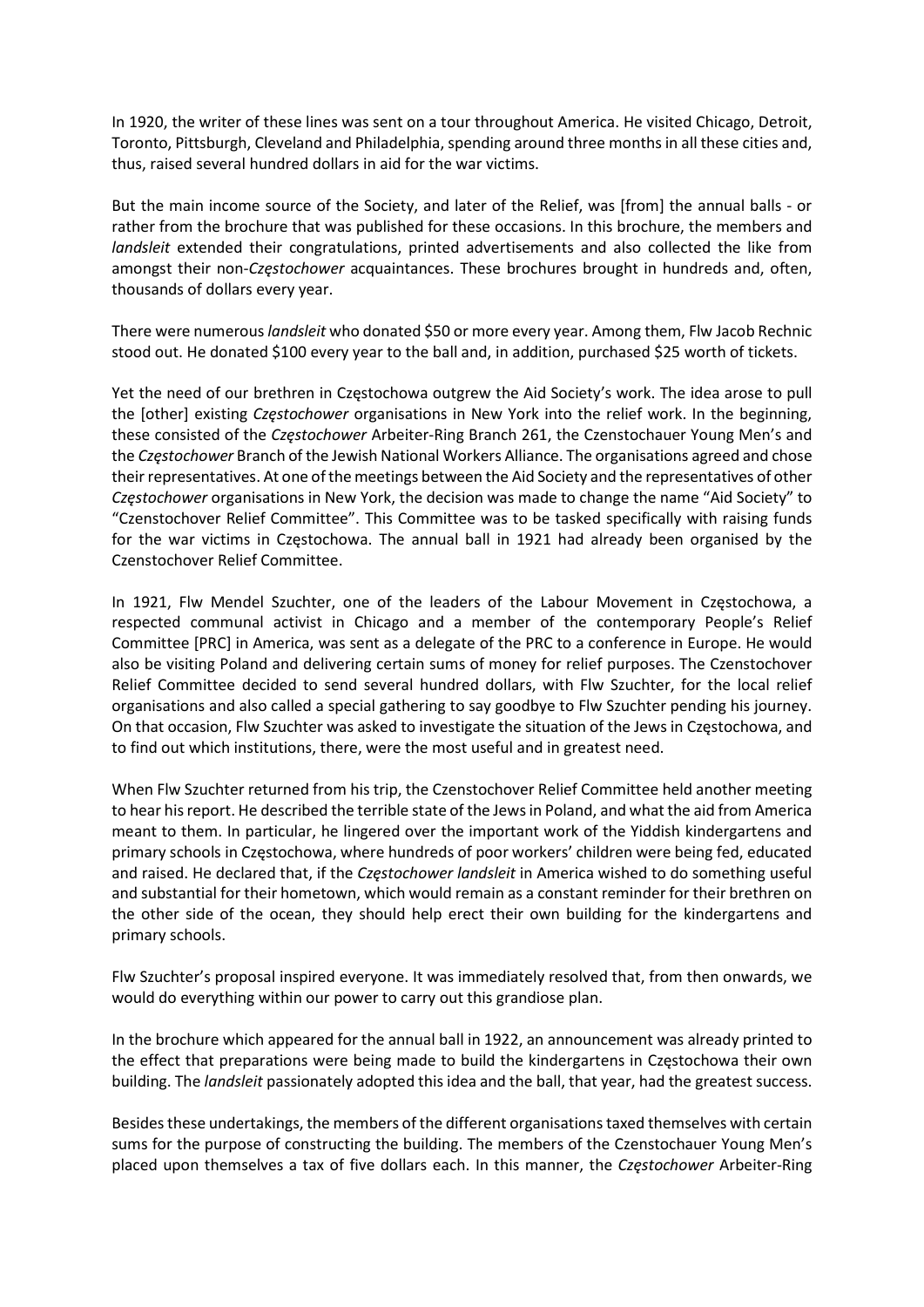Branch 261 and the Częstochower Branch of the Jewish National Workers Alliance also contributed their part to the building.

Once the sum of several thousands of dollars had been raised, the Czenstochover Relief held a meeting and discussed the issue of sending a delegation to Częstochowa to purchase the house. The Relief's two dynamic activists, Flws Louis Szymkowicz and Chaim-Lajb Szwarc, were chosen. They travelled to Częstochowa and spent several weeks there.

Over the course of that time, they held a large number of conferences and meetings with representatives of different strata of the Częstochowa populace and listened to an entire series of projects as to how to put, into effect, the idea of creating a building. And after pondering the matter at length, they decided to buy the plot at ul. Krótka 23 for the sum of \$3,700. The disadvantage of this was that the actual building for the kindergartens and schools would first need to be built, as the house that was on the plot was too small for a school. This situation, however, had the great advantage that, in constructing a new building, it was specifically designed to be suitable for a kindergarten and school.

The Relief delegates in Częstochowa, who bought the house, also affected the unification of a few kindergartens and schools under one joint management committee, in which three factions were represented - Vereinigte, Poalei-Zion and the Bund. Apart from that, a general library was also formed from the three separate libraries which existed at the time in Częstochowa. The delegates allocated a sum of money for new books for the library and also distributed some funds to other goodwill institutions.

When the delegates returned to New York, at a large gathering, they delivered a detailed report on everything that they had accomplished in Częstochowa. The whole Relief Committee listened attentively to the report with great satisfaction, and thanked them for their momentous work.

Immediately afterwards, the Relief embarked on energetic and feverish activity in order to raise the money for the construction of the building.

The ball, that was held in 1923, was dedicated to this cause and, in the brochure published for this event on 17<sup>th</sup> November 1923, an announcement was printed under the title "The Czenstochover Relief in New York Buys a House for the Kindergartens and Primary Schools in Częstochowa".

From then on, the proceeds from all the functions increased, averaging about \$2,000 a year. The money was mostly utilised for the I.L. Peretz Kindergarten and Primary School in Częstochowa.

The Ladies Auxiliary, which was founded by Flw Szymkowicz prior to his journey to Częstochowa, assisted the Relief in its work to complete the building, and sent out the first \$500 to Częstochowa. The decision was approved at a meeting in the home of Flw Isrulke Broder in March 1923.

In April 1923, the Relief set out to collect books for the General Library in Częstochowa. The branch of the Jewish National Workers Alliance contributed 130 books to the campaign. The number of books, which the Relief gathered and sent off to Częstochowa, reached several hundreds.

On 13th January 1924, Labour leader and envoy of the CISZO (Central Yiddish School Organisation) in Warsaw, Bejnisz Michalewicz, visited the Czenstochover Relief's meeting, and delivered a report on the state of the Jewish masses in Poland and on the problems of the Yiddish schools throughout Poland and in Częstochowa.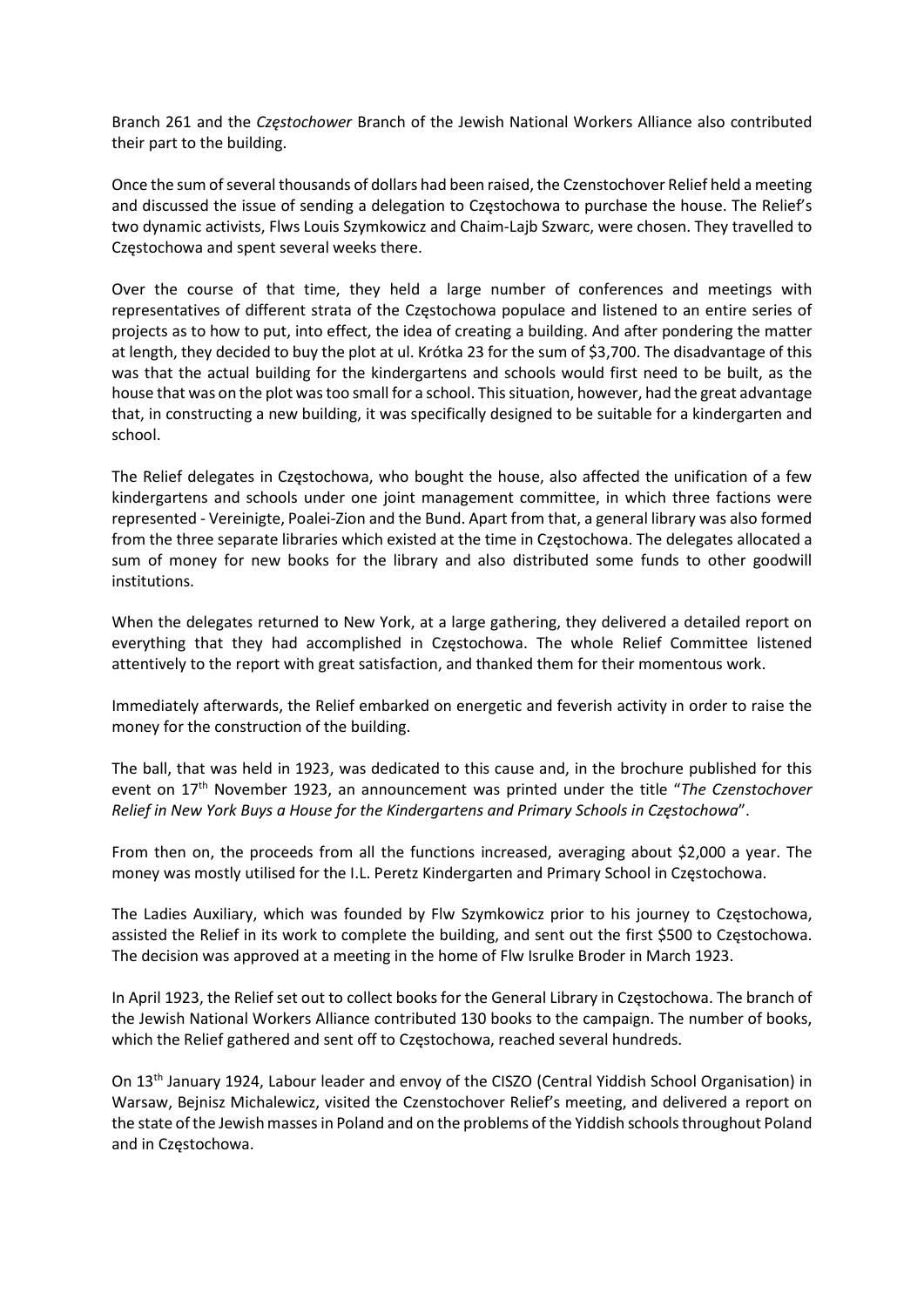In June 1924, the Relief received a report from Częstochowa to the effect that the official opening of the building, which they delivered for the kindergartens and primary schools, would be held on 5<sup>th</sup> July.

In December 1924, Flw Chrobolovsky, after having spent one year in Chicago, travelled back to Częstochowa and took \$600 with him for the schools - \$200 from Chicago, \$200 from the Czenstochover Relief in New York and \$200 from the Ladies Auxiliary. Apart from this, with him, the Relief sent \$100 for the Jewish Hospital and \$100 for the aged care home and orphanage in Częstochowa. He was also authorised to act as the Relief's official representative on the management committee of the kindergartens and primary schools in Częstochowa. The Committee also stipulated that the building should be named after I.L. Peretz.

In 1926, as a result of the great poverty amongst the general, Jewish population in Częstochowa, which found its expression in the calls for emergency aid, the Relief, together with all the Częstochower organisations, raised the sum of \$1,000 and sent it addressed to Rabbi Reb Nachum Asz and the Chairman of the school management committee, Szyja Nirenberg. Instructions were enclosed to form a joint committee, which would divide the money amongst the general philanthropic and workers' institutions.

That same year, the Relief conducted an operation to attach, in one of the building's walls, a marble plaque bearing the names of the organisations and individuals who had participated in the construction of the I.L. Peretz Building in Częstochowa.

In addition to the balls, theatrical functions and other gatherings held by the Relief, there were also annual banquets and [general] meetings. The largest and most impressive banquet took place in 1926 at the Beethoven Hall, which generated the sum of about \$1,200.

In December 1926, Flw Chrobolovsky came to New York for the second time. At the Relief's meeting on  $13<sup>th</sup>$  December, he delivered a report on the terrible state of the Jewish masses in Poland in general, and on the schools in Częstochowa in particular. From then on, Flw Chrobolovsky remained active in the Relief as communications correspondent with Częstochowa and as Secretary.

On 6<sup>th</sup> April 1928, Flw Zylber<sup>3</sup> organised a theatrical performance with the help of actor Leon Rajch [sic Tajch], who appeared several times at the Relief's banquets. The performance brought in proceeds of over \$200.

On 27<sup>th</sup> May 1928, a banquet of the Relief and the Ladies Auxiliary was held. Flw Chaja'le Waga-Rojtman, one of the first kindergarten teachers, who had come that year to New York, made an appearance at this banquet.

At the meeting on 14<sup>th</sup> May 1928, it was decided that the Relief would hold its functions in partnership with the Ladies Auxiliary, and that the proceeds would be divided equally between both organisations.

On 4th February 1929, after Flw Szlingbaum, who had visited Częstochowa, delivered a report on the persecutions and arrests in Poland, the Relief decided to call a conference of all the Częstochower organisations to consider the issue of aid for the political arrestees.

On 4<sup>th</sup> March 1929, the Relief resolved to set about the work of publishing a book on the history of Częstochowa, titled "Częstochower Album". An elected committee began working. But the project came to a halt due to a series of difficulties.

<sup>&</sup>lt;sup>3</sup> [TN: Jakub-Ber Zylber or "Silver" in the US.]